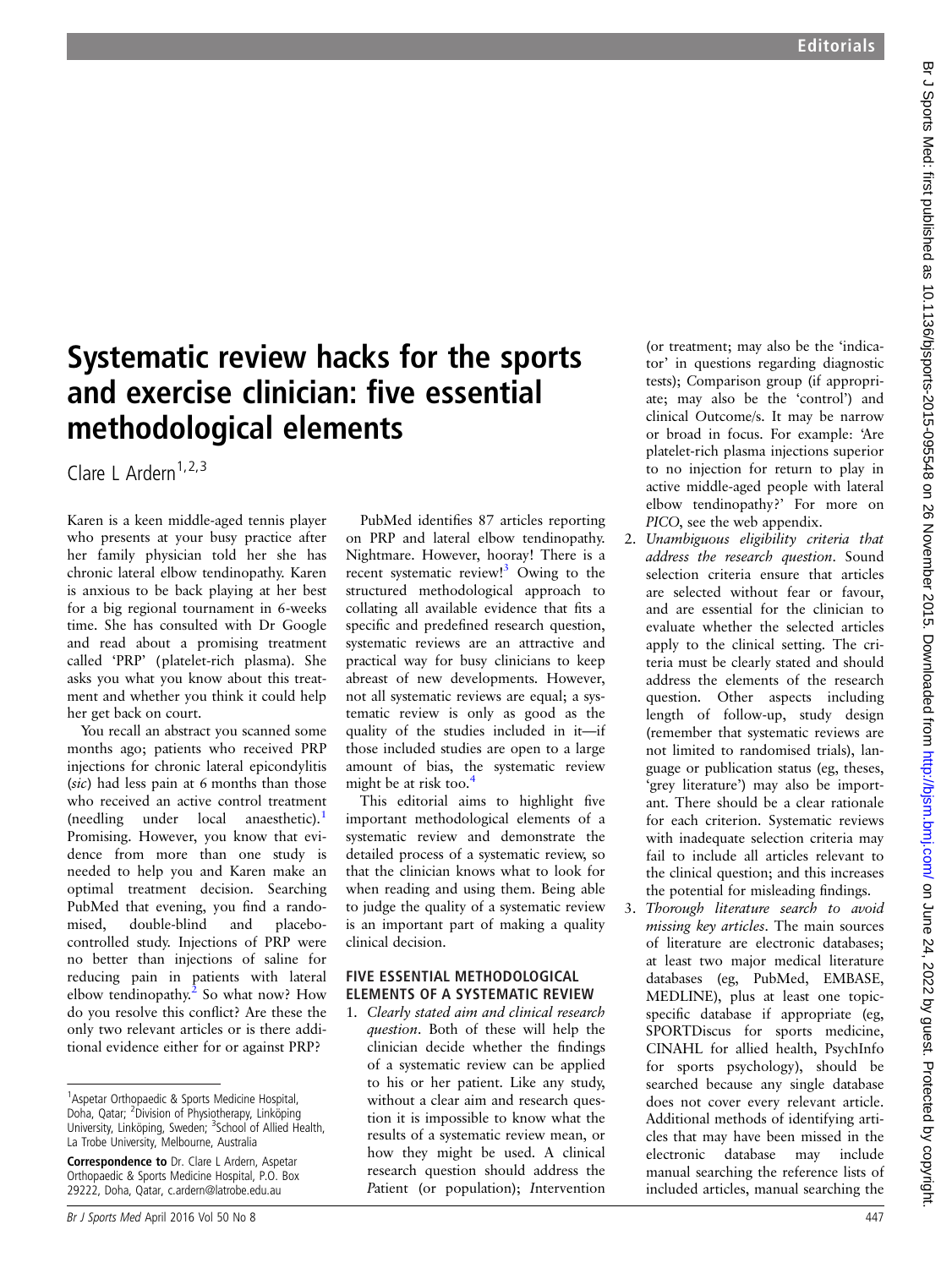ePublication lists of key journals and clinical trial registries, and forward citation tracking using a database like Web of Science. Search terms should include the relevant PICO so that the clinician can determine whether the findings apply to the patient at hand. The search should be appropriate to the systematic review—a good systematic review and literature search may not address every element of PICO. For example: in professional athletes, what is the return to sport rate following ACL reconstruction? This clinical question addresses the P (professional athletes), I (ACL reconstruction) and O (return to sport rate) elements of PICO (note that the C element is not included). Have regional differences in spelling and phrasing, and multiple clinical terms (eg, tennis elbow, lateral epicondylitis, lateral epicondylar tendinopathy) been considered? Has the search used the appropriate database language, including Medical Subject Headings (MeSH) and text words/ keywords, and combined terms appropriately with the Boolean operators 'OR' and 'AND'? Ask the questions: is there a chance that something could have been missed, and, could I replicate this search?

4. Risk of bias within and between individual articles. The chance that articles are affected by factors that could influence whether we can be sure the results are true, represents the risk of bias. For example, in randomised trials, ideally the participants and assessors measuring the clinical outcomes do not know who is receiving the treatment and who is receiving the control; if the participants and/or assessors find out, it can artificially increase the results. $\frac{5}{5}$  Three frequently used checklists for assessing bias in rehabilitation systematic reviews are (1) the PEDro scale (for therapy/treatment reviews), (2) Downs and Black's checklist for assessing methodological quality, and (3) the QUADAS-2 tool (for diagnostic accuracy reviews). The cumulative evidence of a systematic review may also be influenced by at least two factors. Publication bias refers to the fact that studies with positive findings are more likely to be published than studies that do not find an effect. Selective reporting occurs when only some of the clinical outcomes that were measured in a study are reported. If the risk of bias is not adequately assessed or reported in a systematic review it is difficult to know



**Figure 1** Sackett's et  $al^7$  model of evidence-based practice.

whether it is reasonable to combine the results of the included studies, or how trustworthy the results are. A search may identify a large number of articles that could be included, but there may only a very small proportion of these articles that are of high quality. For example, a systematic review investigating groin injury management included 72 articles, yet only 4 were of high quality.<sup>6</sup> In a quality systematic review, authors should report how they assessed risk of bias and how the results were used in the systematic review (such as whether it influenced the decision to combine data or not).

5. Clearly described and predetermined plan of how the results of each article in the systematic review will be combined. In some systematic reviews, the results are presented descriptively (sometimes referred to as a qualitative or narrative synthesis; not to be confused with a narrative review); where the results of each paper are grouped and summarised, and often presented in themes. In others, a meta-analysis is performed (sometimes referred to as a quantitative synthesis); where the results of each article are pooled/combined using statistical models to produce one overall estimate of a clinical outcome. Any assumptions, additional calculations or decisions made should be clearly described.

#### HOW DOES THE BUSY CLINICIAN USE THIS INFORMATION TO MAKE A QUALITY CLINICAL DECISION?

Had your grandmother been treating Karen, she (your grandmother) might have

asked her colleague, Dr Cyriax, for his opinion regarding the best treatment. Your mother might have discussed new treatments with colleagues at the trade display of the annual national orthopaedic conference. However, you have the benefit of over 20 years of Dr Sackett's work in evidencebased practice  $(f_{\text{figure}} 1)^{7}$  To answer Karen's question, you might draw on the findings of the most recent systematic review evaluating PRP for chronic lateral elbow tendinopathy—there was strong evidence that PRP does not work.<sup>3</sup> You also found that a multimodal approach (eg, eccentric exercise, mobilisation, massage, bracing) is advocated for treatment of lateral elbow tendinopathy.<sup>8</sup> So, in the interests of facilitating optimal shared decisionmaking, you search for systematic review evidence of the effectiveness of eccentric exercises. Huzzah! Recent evidence suggests eccentric exercises work.<sup>8</sup> At your next consultation with Karen you summarise the evidence for optimal treatment of chronic lateral elbow tendinopathy, and together make the decision to avoid PRP and start with an eccentric exercise programme.

There are two key documents that may help you assess the quality of a systematic review: (1) the Preferred Reporting Items for Systematic reviews and Meta-Analysis (PRISMA) is a 27-item checklist of the important elements that should be reported in a systematic review; (2) A MeaSurement Tool to Assess systematic Reviews (AMSTAR) checklist is an instrument specifically designed for assessing the methodological quality of systematic reviews.

## **SUMMARY**

Systematic reviews are the highest level of evidence, and core foundations of